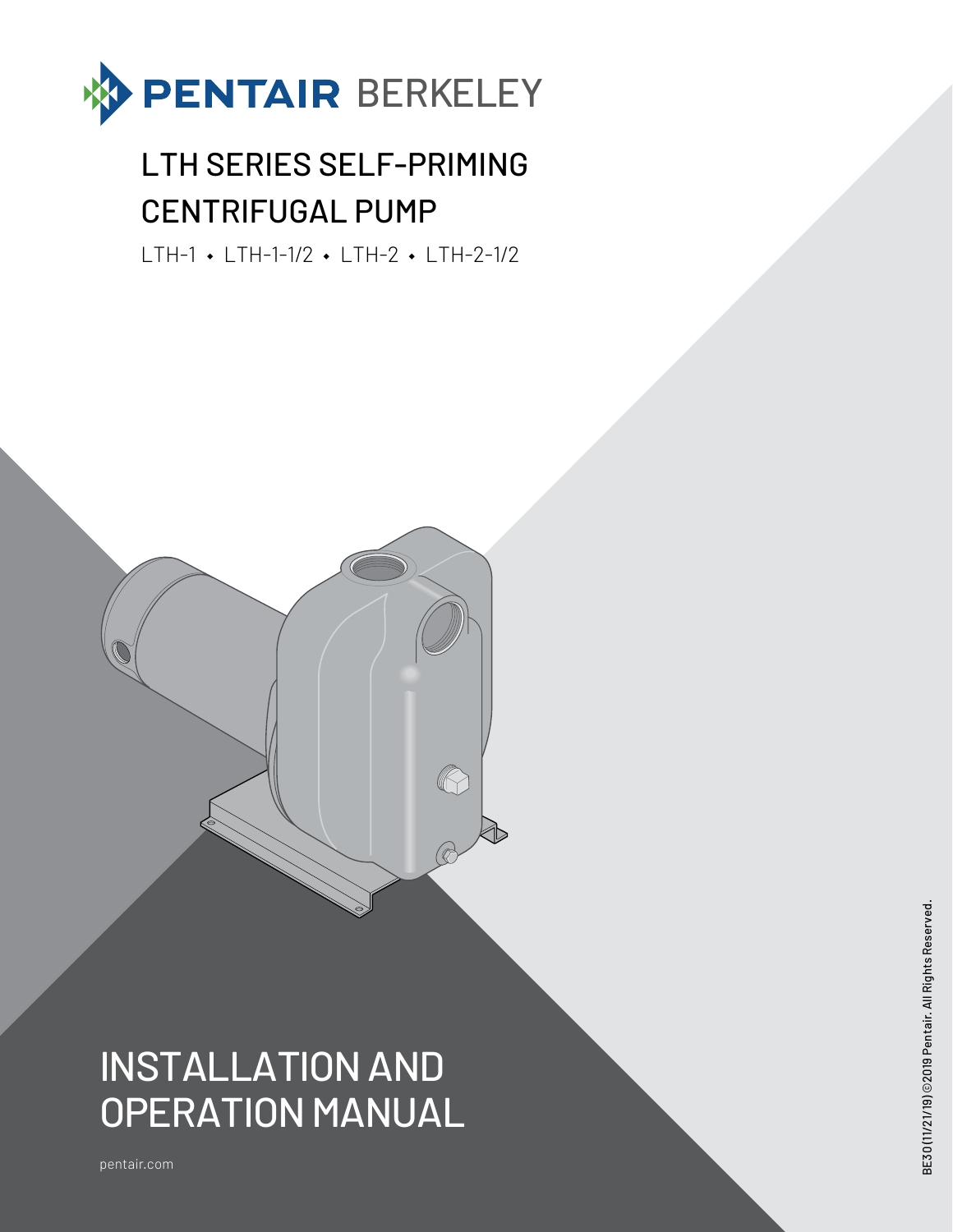# **TABLE OF CONTENTS**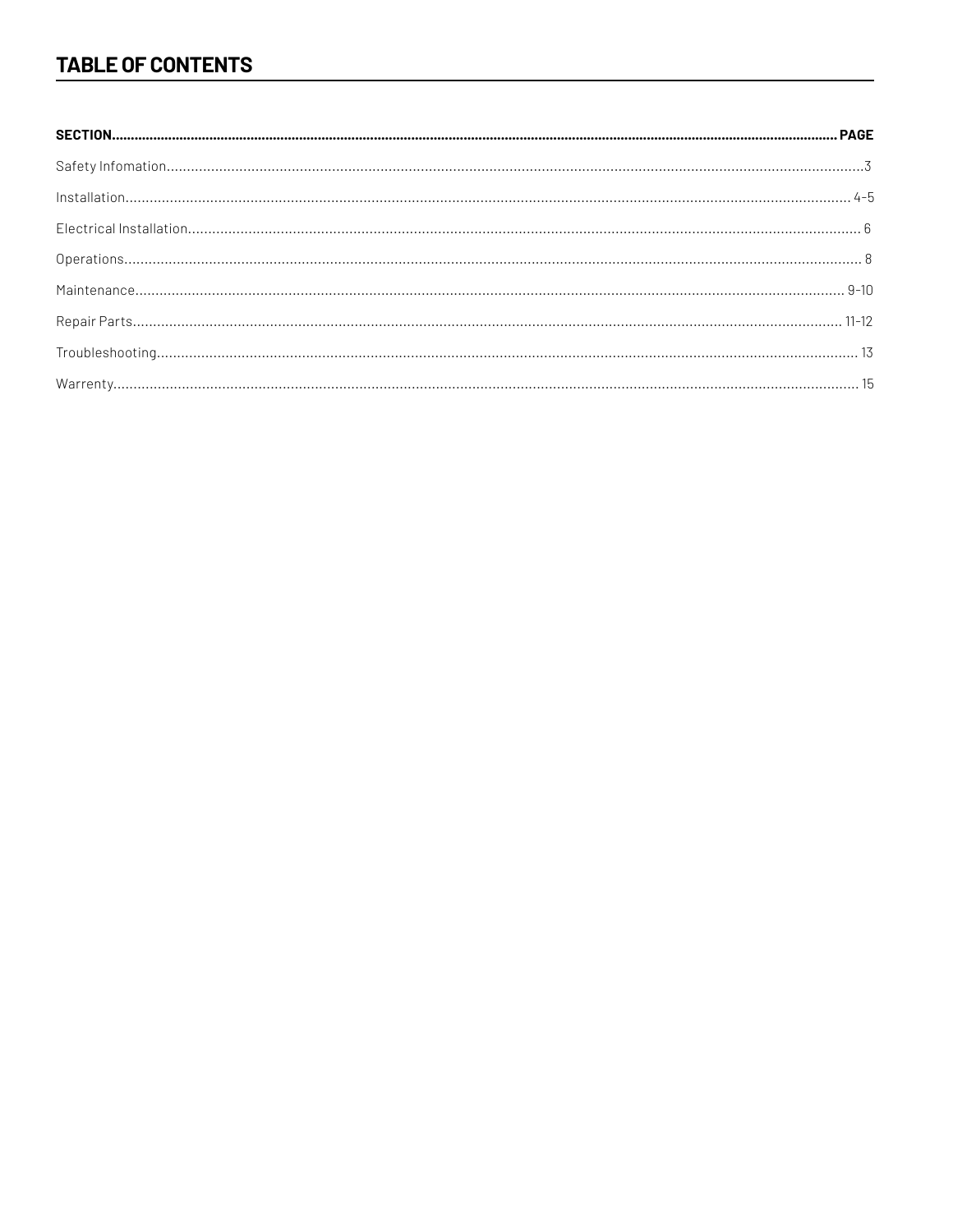# **SAFETY INFORMATION**

Carefully read and follow all safety instructions in this manual or on pump.Keep safety labels in good condition. Replace missing or damaged safety labels.

 $\bigwedge$  This is the safety alert symbol. When you see this symbol on your pump or in this manual, look for one of the following signal words and be alert to the potential for personal injury. A DANGER warns about hazards that will cause serious personal injury, death or major property damage if ignored. **A** WARNING warns about hazards that can cause serious personal injury, death or major property damage if ignored. **NOTICE** indicates special instructions which are important but not related to hazards.

## **CALIFORNIA PROPOSITION 65 WARNING**

**A** WARNING This product and related accessories contain chemicals known to the State of California to cause cancer, birth defects or other reproductive harm.

## **ELECTRICAL SAFETY**

Wire motor for correct voltage. See "Electrical" section of this manual and motor nameplate.

Ground motor before connecting to power supply.

A Meet National Electrical Code, Canadian Electrical Code, and local codes for all wiring.

or cause.

**A** Follow wiring instructions in this manual when connecting motor to power lines.

| <b>A WARNING</b>                                    |
|-----------------------------------------------------|
| Hazardous voltage. Can shock, burn, or ca<br>death. |
| Ground pump before connecting to power<br>supply.   |

## **GENERAL SAFETY**

## **A WARNING**



Hazardous pressure! Install pressure relief valve in discharge pipe. Release all pressure on system before working on any component.

**A** WARNING Do not touch an operating motor. Modern motors can operate at high temperatures. To avoid burns when servicing pump, allow it to cool for 20 minutes after shut-down before handling.

- Pump is designed as a lawn sprinkler only. To avoid heat buildup, over-pressure hazard, and possible injury, do not use in a pressure tank (domestic water) system. Do not use as a booster pump; pressurized suction may cause pump body to explode.
- Do not allow pump or piping system to freeze. Freezing can damage pump and pipe, may lead to injury from equipment failure, and will void warranty.
- Pump only water with this unit.
- Periodically inspect pump and system components.
- Wear safety glasses at all times when working on pumps.
- Keep work area clean, uncluttered and properly lighted; properly store all unused tools and equipment.
- Keep visitors at a safe distance from the work areas.
- Make workshops childproof; use padlocks and master switches; remove starter keys.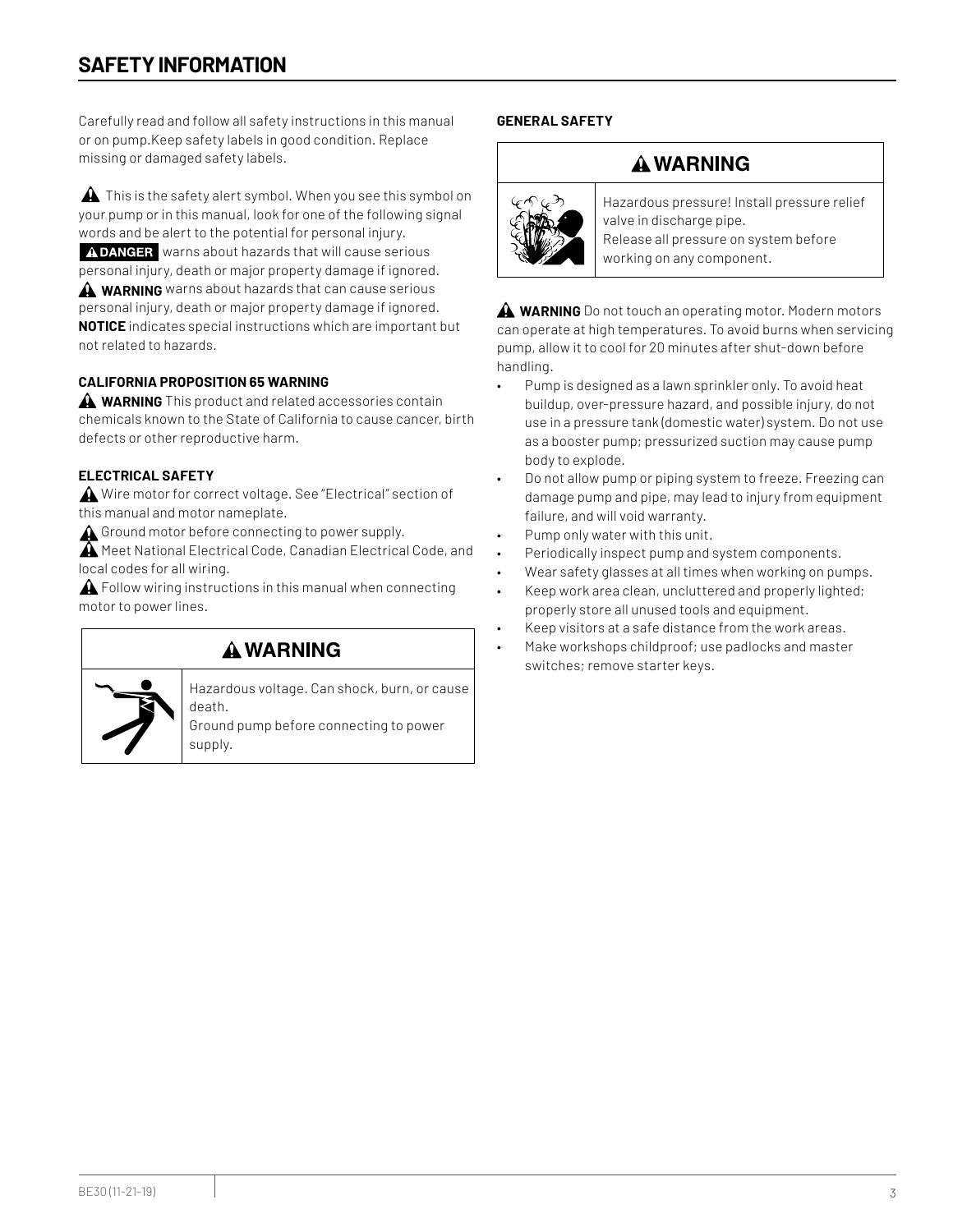#### **PRIOR TO PUMP INSTALLATION**

- The well must not be more than 20 foot depth to water.
- Long runs and many fittings increase friction and reduce flow. Locate pump as close to the well as possible, using use as few elbows and fittings as possible.
- Ensure the well is clear of sand. Sand will clog the pump and void the warranty.
- Protect pump and all piping from freezing. Freezing will split pipe, damage pump and void the warranty. Check local frost protection requirement. Usually piping must be 12" below frost line and the pump must be insulated.
- Be sure all pipes and the foot valve are clean and in good shape.
- Ensure there are no air pockets or leaks in suction pipe. Use PTEE pipe thread sealant tape to seal pipe joints.
- Unions installed near the well and pump aid in servicing. Make sure to leave room for use of wrenches.

**A** WARNING Pump body may explode if used as a booster pump. DO NOT use in a booster application.

## **WELL PIPE INSTALLATION**

Use the installation method below that matches your well type.

#### **CASED WELL INSTALLATION**

- 1. Inspect foot valve to be sure it works freely. Inspect strainer to be sure it is clean.
- 2. Connect foot valve and strainer to the first length of suction pipe and lower pipe into well. Add sections of pipe as needed, using PTFE pipe thread sealant tape on male threads. Be sure that all suction pipe is leakproof or pump will lose prime and fail to pump.
- 3. Install foot valve 10 to 20 feet below the lowest level to which water will drop while pump is operating (pumping water level). Your well driller can furnish this information.
	- To prevent sand and sediment from entering the pumping system, the foot valve/strainer should be at least 5 feet above the bottom of the well.
- 4. When the proper depth is reached, install a sanitary well seal over the pipe and in the well casing. Tighten the bolts to seal the casing.
- 5. When using a foot valve, a priming tee and plug are recommended (Figure 1).

### **DUG WELL INSTALLATION**

Follow the same instructions as outlined in Cased Well **Installation** 

## **DRIVEN WELL POINT INSTALLATION**

- 1. Connect the suction pipe to the drive point (Figure 2). Keep horizontal pipe run as short as possible. Use PTFE pipe thread sealant tape on male pipe threads. Multiple well points may be necessary to provide sufficient water to pump.
- Install a check valve in horizontal pipe. Ensure the check valve's flow arrow point toward the pump.

#### **HORIZONTAL PIPING FROM WELL TO PUMP INSTALLATION**

- 1. Never install a suction pipe that is smaller than the suction port of the pump.
- 2. To aid priming with well point installations, install a check valve as shown in Figure 2.Ensure the check valve's flow arrow point toward the pump.



Figure 1 - Cased/Dug Well Installation



Figure 2 – Driven Point Installation

#### **DISCHARGE PIPE SIZES**

- 1. If increasing discharge pipe size, install reducer in pump discharge port. Do not increase pipe size by stages.
- 2. When the pump is set away from the points of water use, the discharge pipe size should be increased to reduce pressure losses caused by friction.
	- Up to 100' run: Same size as pump discharge port.
	- Up to 100' run: Same size as pump discharge port.
	- 100' to 300' run: Increase one pipe size.
	- 300' to 600' run: Increase two pipe sizes.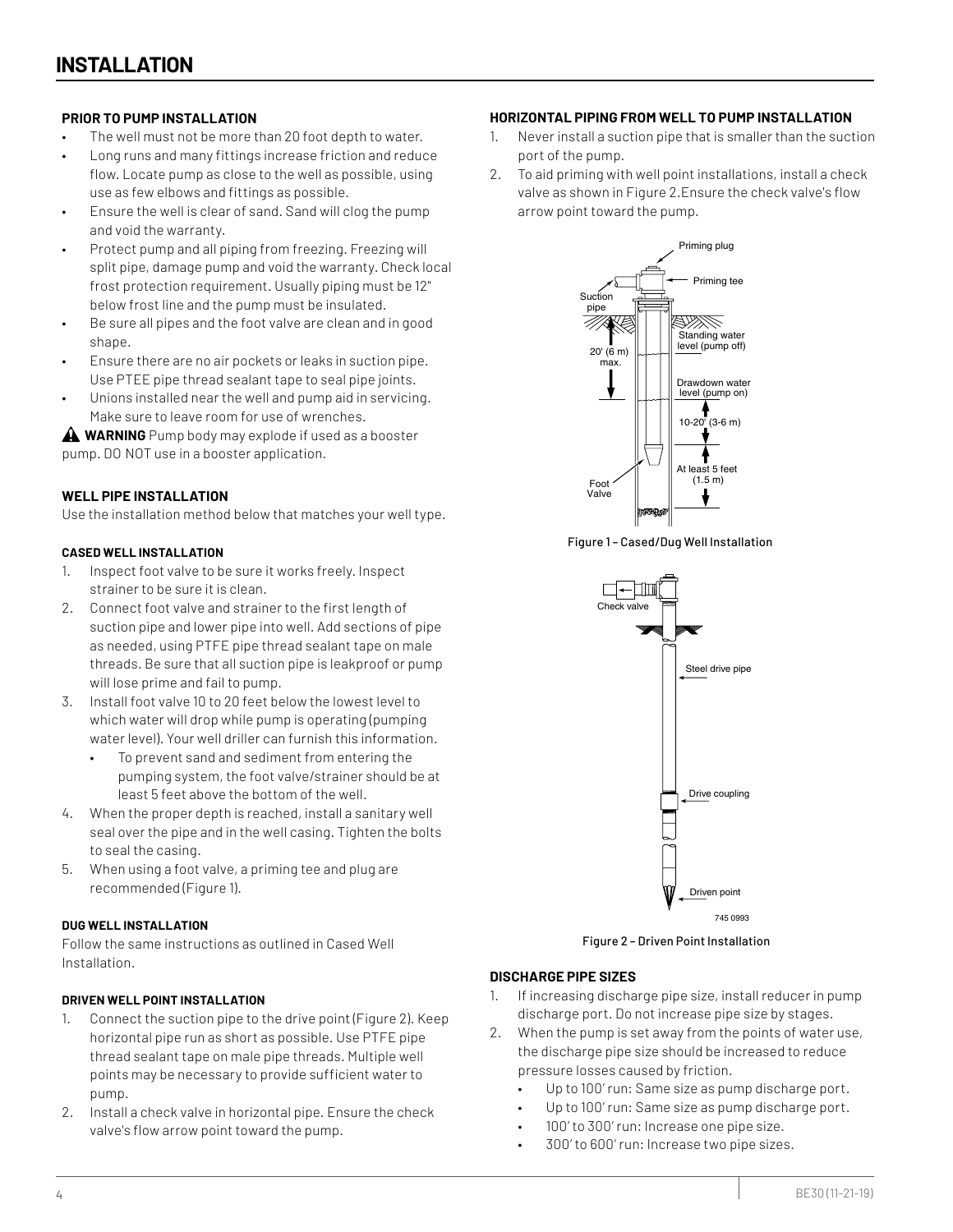# **INSTALLATION**

.

#### **LAWN SPRINKLING APPLICATION**

This pump is designed for a pond, cistern or well points. Pump discharge can be divided to supply two (2) or more sprinkler systems. A suggested multiple discharge to service is shown in Figure 3.



Figure 3 – Multiple Discharge

#### **PUMP/PIPING INSTALLATION**

Use only PTFE pipe thread sealant tape for making all threaded connections to the pump itself. Do not use pipe joint compounds on plastic pumps: they can react with the plastic in the pump components.

Make sure that all pipe joints in the suction pipe are air tight as well as water tight. If the suction pipe can suck air, the pump will not be able to pull water from the well.

- 1. Bolt pump to solid, level foundation.
- 2. Support all piping connected to the pump.
	- Install pump as close to well head as possible. Long piping runs and many fittings create friction and reduce flow.
- 3. Wrap 1-1/2 to 2 layers of PTFE pipe thread sealant tape clockwise (as you face end of pipe) on all male threads being attached to pump.



Figure 4 - Bolt Pump Down



#### Figure 5 – Independently Support All Piping Attached to Pump

- 4. Tighten joints hand tight plus 1-1/2 turns. Do not overtighten.
- 5. If long, horizontal pipe runs have to be used, install a priming tee between the check valve and the well head (Figure 1). Use schedule 80 or iron pipe.



1102 0697



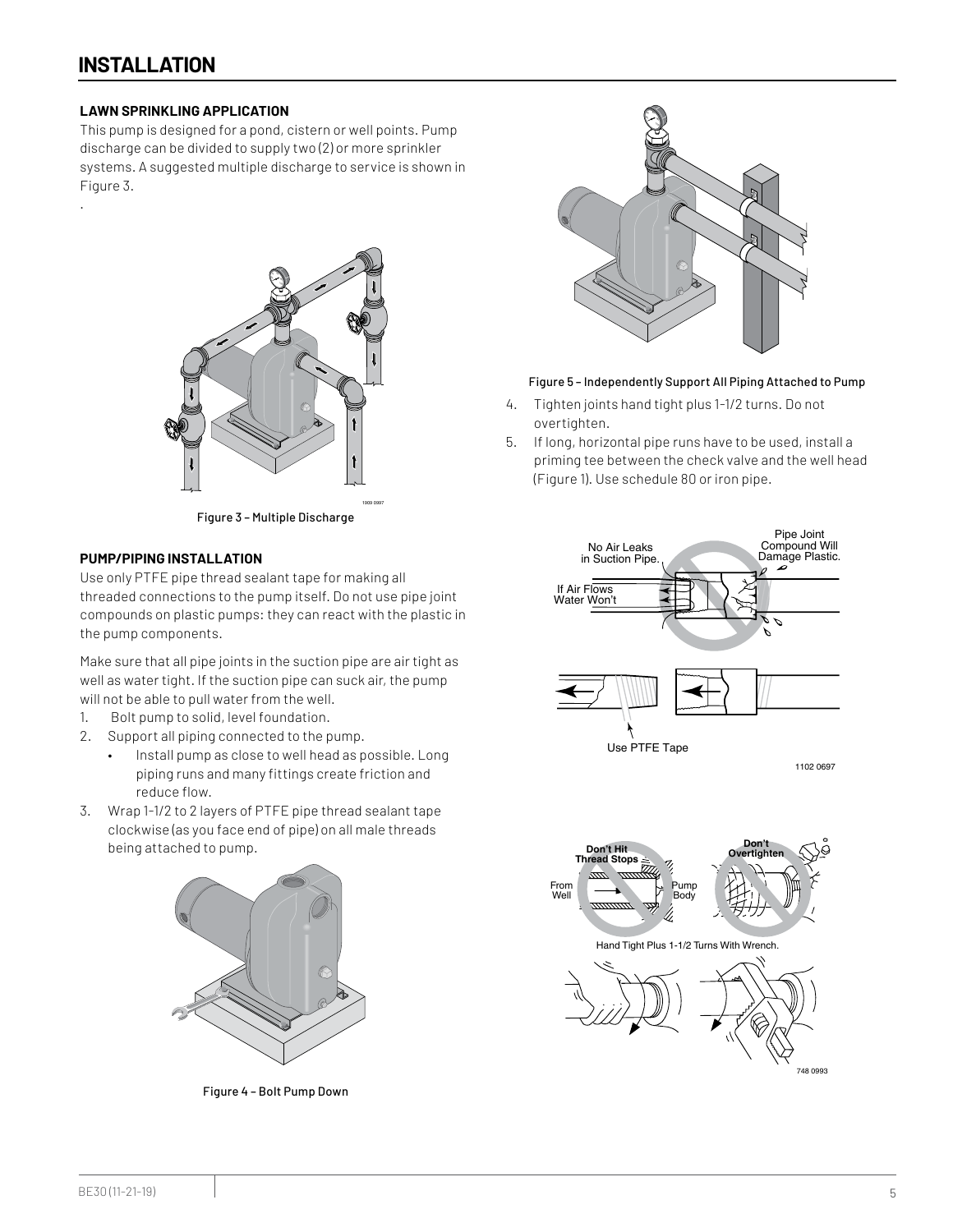### **WIRING**

Install, ground, wire and maintain this pump in accordance with electrical code requirements. Consult your local building inspector for information about codes. Read and follow all warnings below.

**WARNING** Hazardous voltage. Can shock, burn, or cause death. Disconnect power to motor before working on pump or motor. Ground motor before connecting to power supply.

A To avoid dangerous or fatal electrical shock, turn OFF power to motor before working on electrical connections. A Supply voltage must be within ±10% of nameplate voltage. Incorrect voltage can cause fire or damage motor and voids warranty. If in doubt consult a licensed electrician.

A Use wire size specified in this manual's Wiring Chart. A Wire motor according to diagram on motor nameplate. If nameplate diagram differs from this manual's diagrams, follow nameplate diagram.

- 1. Provide a correctly fused disconnect switch for protection while working on motor. Consult local or national electrical codes for switch requirements\*.
- 2. Disconnect power before servicing motor or pump. If the disconnect switch is out of sight of pump, lock it open and tag it to prevent unexpected power application.
- 3. Ground the pump permanently using a wire of the same size as specified in this manual's Wiring Chart. Make ground connection to green grounding terminal under motor canopy marked GRD. or  $\leftarrow$ .
- 4. Connect ground wire to a grounded lead in the service panel or to a metal underground water pipe or well casing at least 10 feet long. Do not connect to plastic pipe or insulated fittings.

 $\triangle$  Do not ground to a gas supply line

- 5. Protect current carrying and grounding conductors from cuts, grease, heat, oil, and chemicals.
- 6. Motor has automatic internal thermal overload protection. If motor has stopped for unknown reasons, thermal overload may restart it unexpectedly, which could cause injury or property damage. Disconnect power before servicing motor.



#### Figure 9 : Voltage set to 230 volt current. Rotary selector

- 7. If this procedure or the wiring diagram are confusing, consult a licensed electrician
	- Refer to Figure 9 for wiring configuration.
	- Connect current-carrying conductors to terminals L1 and L2. When replacing the motor, check wiring diagram on the motor nameplate. For 3-phase motors or motor's whose wiring diagram does not match Figure 9, follow the diagram on the motor.

## **115 VOLT USAGE CONFIGURATION**

115/230 volt, single phase models are configured at the factory for 230 volt usage.

If power supply will be 115 volts:

- 1. Ensure power is off.
- 2. Remove motor cover.
- 3. Using a screwdriver or 1/2" wrench, turn the voltage selector dial counter-clockwise to the 115 volt setting.
- 4. Replace motor cover.

\*Dual element or Fusetron time delay fuses recommended for all motor circuits.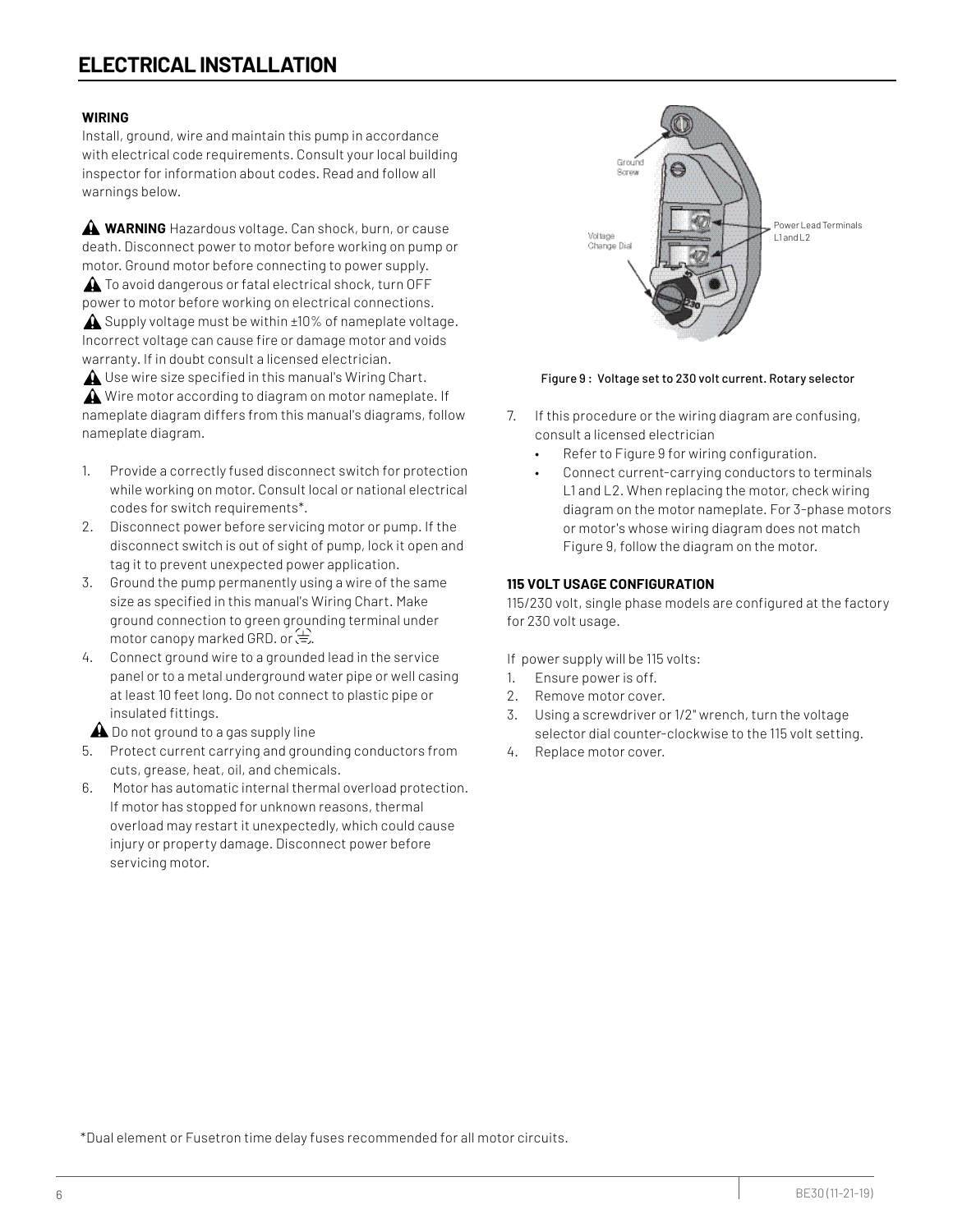#### **WIRING CHART RECOMMENDED WIRE AND FUSE SIZES HIGH HEAD**

|            |             |                |           |                     |    |                     |                        | <b>Distance in Feet (Meters) From Motor to Supply</b> |               |              |
|------------|-------------|----------------|-----------|---------------------|----|---------------------|------------------------|-------------------------------------------------------|---------------|--------------|
| Pump       |             | HP             | Max. Load |                     | Hz | <b>Branch Fuse*</b> | $0' - 50'$             | $51' - 100'$                                          | $101' - 200'$ | $201 - 300'$ |
| Model      | Catalog#    |                | Amps      | <b>Phase, Volts</b> |    | <b>Rating* Amps</b> | <b>WIRE SIZE (AWG)</b> |                                                       |               |              |
|            | S40058      |                | 14.8/7.4  | 1 Phase, 115/230v   | 60 | 20/15               | 12/14                  | 12/14                                                 | 8/14          | 6/14         |
| $LTH-1$    | S40061      |                | $***$     | 3 Phase, 230/460v   | 60 | 20/15               |                        |                                                       |               |              |
|            | S40061-575T |                | $***$     | 3 Phase, 575v       | 60 | 20/15               |                        |                                                       |               |              |
|            | S40063      | $1 - 1/2$      | 19.2/9.6  | 1 Phase, 115/230v   | 60 | 25/15               | 10/14                  | 10/14                                                 | 8/14          | 6/12         |
| $LTH-11/2$ | S40065      | $1 - 1/2$      | $***$     | 3 Phase, 230/460v   | 60 | 25/15               |                        |                                                       |               |              |
|            | S40063-575T | $1 - 1/2$      | $***$     | 3 Phase, 575v       | 60 | 25/15               |                        |                                                       |               |              |
|            | S40067      | 2              | 24.0/12   | 1 Phase, 230 v      | 60 | 30/15               | 12/14                  | 10/14                                                 | 6/14          | 6/12         |
| $LTH-2$    | S40069      | 2              | $***$     | 3 Phase, 230/460v   | 60 | 30/15               |                        |                                                       |               |              |
|            | S40069-575T | $\overline{2}$ | $***$     | 3 Phase, 575v       | 60 | 30/15               |                        |                                                       |               |              |
|            | S40071      | $2 - 1/2$      | 26.0/12   | 1 Phase, 230v       | 60 | 30/15               | 12/14                  | 10/14                                                 | 6/14          | 4/12         |
| $LTH-21/2$ | S40073      | $2 - 1/2$      | $***$     | 3 Phase, 230/460v   | 60 | 30/15               |                        |                                                       |               |              |
|            | S40073-575T | $2 - 1/2$      | $***$     | 3 Phase, 575v       | 60 | 30/15               |                        |                                                       |               |              |

(\*) Dual element or Fusetron time delay fuses recommended for all motor circuits.

\*\* Consult Customer Service

#### **WIRING CHART RECOMMENDED WIRE AND FUSE SIZES MEDIUM HEAD**

|            |             |                |            |                     |    |                     |                 | Distance in Feet (Meters) From Motor to Supply |             |             |
|------------|-------------|----------------|------------|---------------------|----|---------------------|-----------------|------------------------------------------------|-------------|-------------|
| Pump       |             | HP             | Max. Load  | <b>Phase, Volts</b> | Hz | <b>Branch Fuse*</b> | $0' - 50'$      | $51' - 100'$                                   | 101' - 200' | 201' - 300' |
| Model      | Catalog #   |                | Amps       |                     |    | <b>Rating* Amps</b> | WIRE SIZE (AWG) |                                                |             |             |
|            | S40075      |                | 14.8/7.4   | 1 Phase, 115/230v   | 60 | 20/15               | 12/14           | 12/14                                          | 8/14        | 6/14        |
| $LTH-1$    | S40078      |                | $\ast\ast$ | 3 Phase, 230/460v   | 60 | 20/15               |                 |                                                |             |             |
|            | S40078-575T |                | $\ast\ast$ | 3 Phase, 575v       | 60 | 20/15               |                 |                                                |             |             |
|            | S40080      | $1 - 1/2$      | 19.2/9.6   | 1 Phase, 115/230v   | 60 | 25/15               | 10/14           | 10/14                                          | 8/14        | 6/12        |
| $LTH-11/2$ | S40082      | $1 - 1/2$      | $\ast\ast$ | 3 Phase, 230/460v   | 60 | 25/15               |                 |                                                |             |             |
|            | S40082-575T | $1 - 1/2$      | $***$      | 3 Phase, 575v       | 60 | 25/15               |                 |                                                |             |             |
|            | S40084      | $\overline{2}$ | 24.0/12    | 1 Phase, 230 v      | 60 | 30/15               | 12/14           | 10/14                                          | 6/14        | 6/12        |
| $LTH-2$    | S40086      | $\overline{2}$ | $\ast\ast$ | 3 Phase, 230/460v   | 60 | 30/15               |                 |                                                |             |             |
|            | S40086-575T | $\overline{2}$ | $\ast\ast$ | 3 Phase, 575v       | 60 | 30/15               |                 |                                                |             |             |
|            | S40088      | $2 - 1/2$      | 26.0/12    | 1 Phase, 230 v      | 60 | 30/15               | 12/14           | 10/14                                          | 6/14        | 4/12        |
| LTH-21/2   | S40090      | $2 - 1/2$      | $\ast\ast$ | 3 Phase, 230/460v   | 60 | 30/15               |                 |                                                |             |             |
|            | S40090-575T | $2 - 1/2$      | $***$      | 3 Phase, 575v       | 60 | 30/15               |                 |                                                |             |             |

(\*) Dual element or Fusetron time delay fuses recommended for all motor circuits.

\*\* Consult Customer Service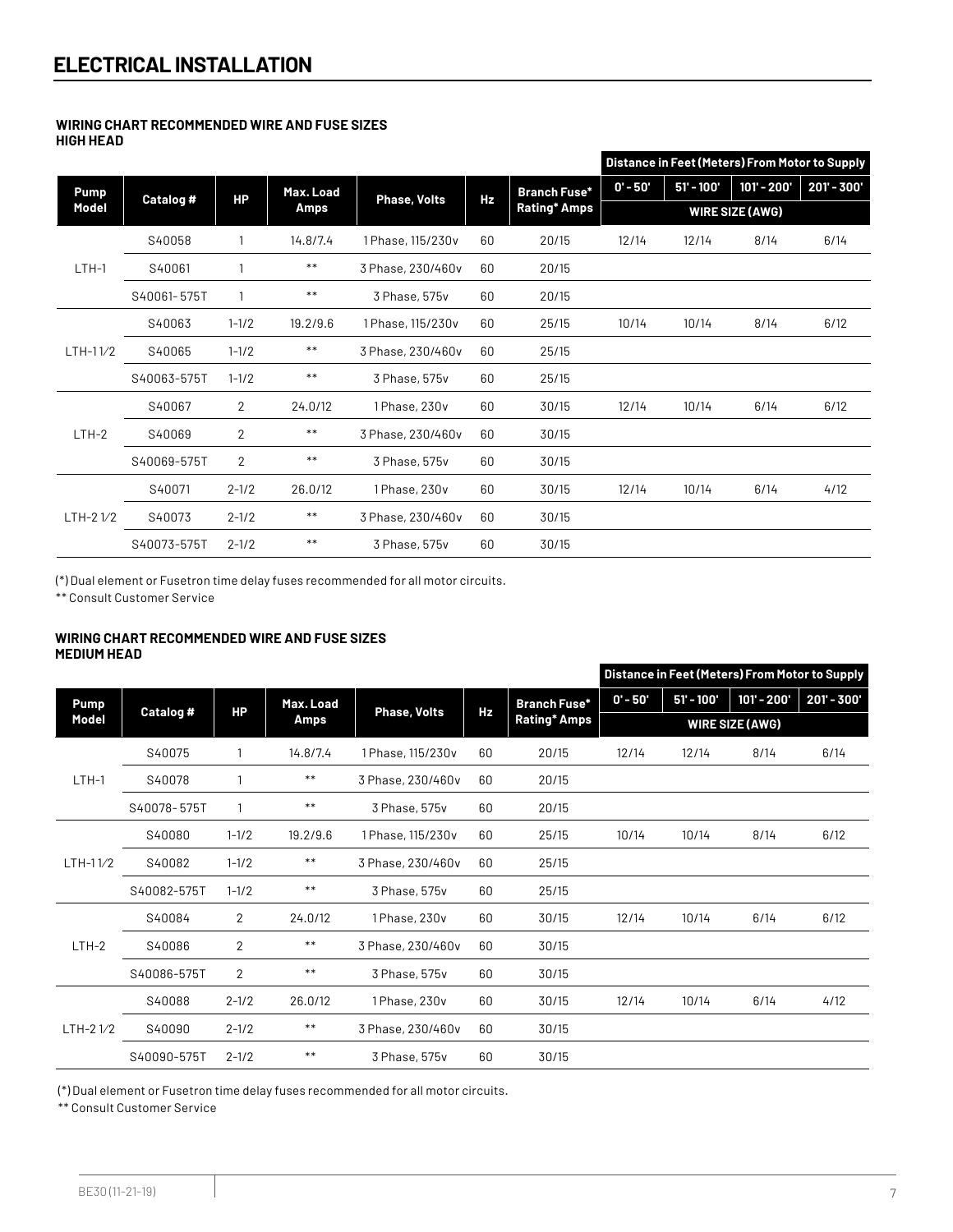## **OPERATIONS**

### **PRIMING THE PUMP**

Priming refers to the pump expelling all air in the system and beginning to move water from its source out into the system. It does not refer only to pouring water into the pump (although pouring water in is usually the first step).

- 1. Make sure suction and discharge valves and any hoses on discharge side of pump are open.
- 2. Remove priming plug. Fill pump and suction pipe with water (Figure 10). **NEVER** run pump dry. Running pump without water in it will damage seals and can melt impeller and diffuser. Be sure discharge (valve, pistol grip hose nozzle, etc.) is open whenever pump is running.
	- If a priming tee and plug have been provided for a long horizontal run, be sure to fill suction pipe through this tee and replace plug. Remember to tape the plug.
	- Replacing the existing priming plug with one that has a pressure gauge and reducer bushing mounted in it will make troubleshooting pump performance easier.
- 3. Start pump. Water should be produced in 10 minutes or less. The time depends on the well's depth to water and the length of horizontal run. If no water is produced within 10 mins., stop pump, release all pressure, remove priming plug, refill, and try again.

 **WARNING** Hazardous pressure and risk of explosion and scalding. If pump is run continuously at no flow (that is, with discharge shut off or without priming), water may boil in pump and piping system. Under steam pressure, pipes may rupture, blow off of fittings or blow out of pump ports and scald anyone near.



Figure 10 – Remove Priming Plug and Fill Pump Before Starting



Figure 12 – Do Not Run Pump with Discharge Shut-off.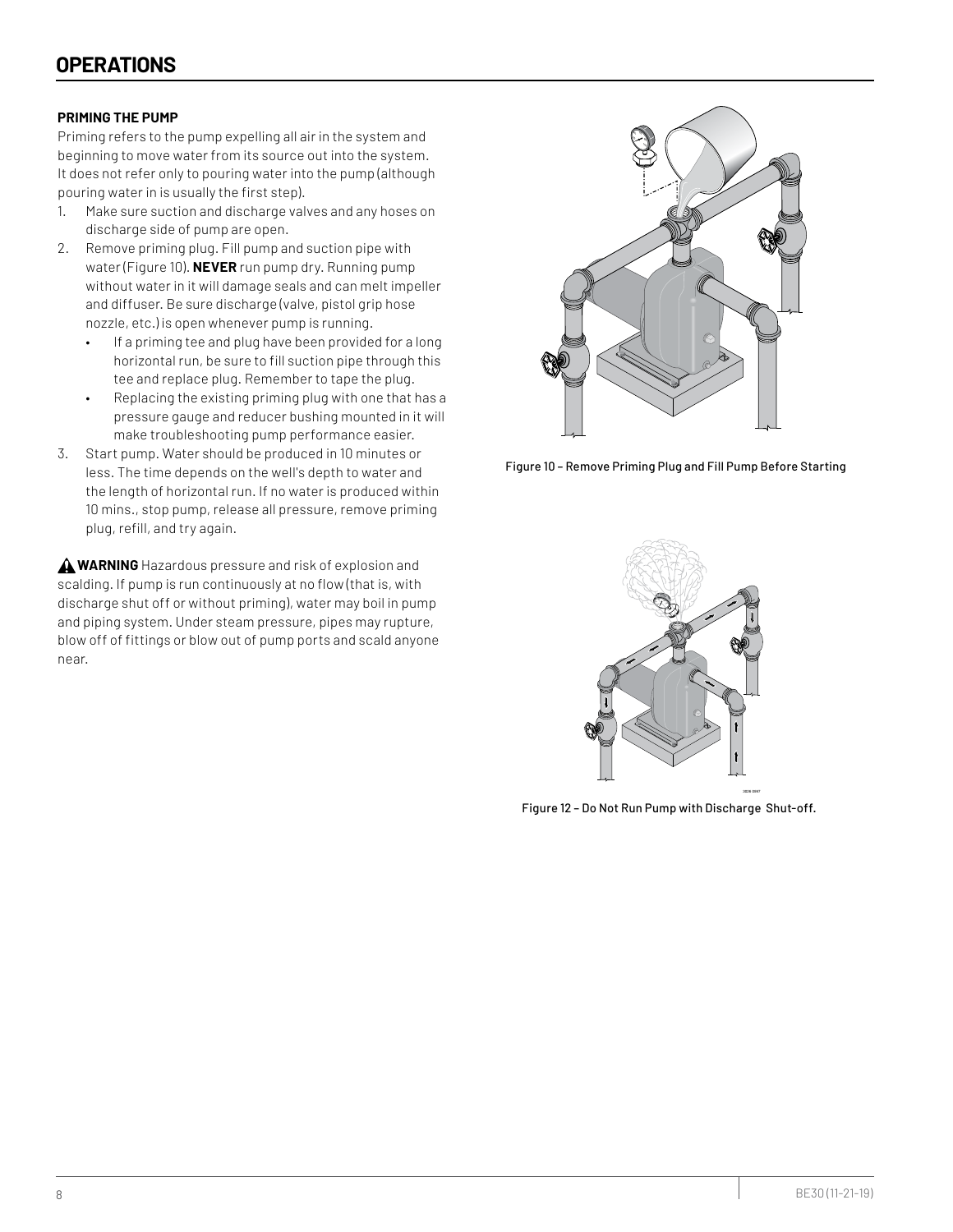## **MAINTENANCE**

The pump and piping do not need to be disconnected to repair or replace the motor or seal.

If motor is replaced, a new shaft seal must be installed. Keep an extra shaft seal on hand for future needs.

Check motor label for lubrication instructions. The mechanical shaft seal in the pump is water lubricated and self-adjusting.

#### **PUMP DISASSEMBLY**

Drain pump when disconnecting from service or when it might freeze.

- 1. Disconnect power to motor.
- 2. Mark wires for correct assembly.
- 3. Release all water pressure from system.
- 4. Remove drain plug and drain pump.
- 5. Remove capscrews holding seal plate to pump body. Motor assembly and seal plate can now be pulled away from pump body (Figure 14).
- 6. CAREFULLY remove gasket.



Figure 14 – Slide Motor Back

#### **CLEANING/REPLACING IMPELLER**

- 1. Follow instructions under "Pump Disassembly".
- 2. Remove screws fastening the diffuser to the seal plate.







To avoid electrical shock hazard, use insulated-handle screwdriver to short capacitor terminals as shown.

739 0993

#### Figure 16 – Hold Shaft

- 3. Remove diffuser (Figure 15). The exposed impeller can now be cleaned.
- 4. If impeller must be replaced, loosen two machine screws and remove motor canopy (Figure 16).
- 5. Unscrew capacitor clamp and remove capacitor. Do not disconnect capacitor wires to motor.
	- **WARNING Capacitor voltage may be hazardous.** To discharge capacitor, hold insulated handle screwdriver **BY THE HANDLE** and short capacitor terminals together (Figure 16). Do not touch metal screwdriver blade or capacitor terminals. If in doubt, consult a qualified electrician.
- 6. Slide a 7/16" open-end wrench behind the springloaded switch on the motor end of the shaft. Hold motor shaft with wrench on shaft flats and unscrew impeller screw (if used) by turning clockwise (left hand thread) when looking into eye of impeller.
- 7. Unscrew impeller while holding shaft by turning counterclockwise while looking into eye of impeller.
- 8. To reinstall, reverse steps 1 through 6 and follow directions in the "Pump Reassembly" section below.

#### **REMOVING OLD SEAL**

- 1. Follow instructions under "Pump Disassembly".
- 2. Follow steps 2 through 5 under "Cleaning/Replacing Impeller".



Figure 17 – Remove Seal plate

BE30 (11-21-19) 9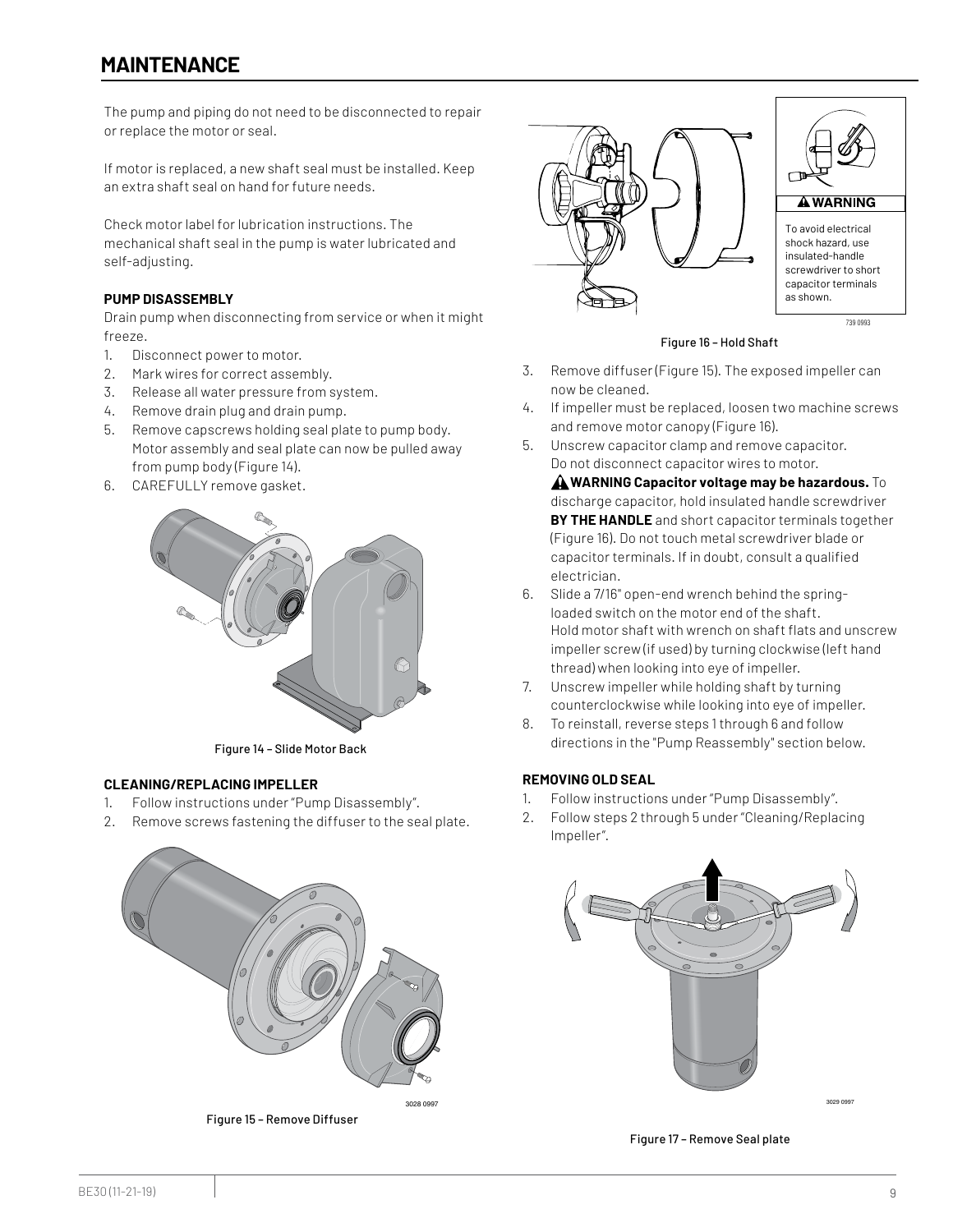# **MAINTENANCE**

- 3. Remove rotating half of seal by placing two screwdrivers under seal ring and **carefully** pry up (Figure 17).
- 4. Remove nuts from studs holding seal plate to motor. Carefully slide seal plate off of shaft. **NOTICE:** Be sure you do not scratch or mar shaft. If shaft is marred, it must be dressed smooth with fine emery or crocus cloth before installing new seal. DO NOT reduce shaft diameter!
- 5. Place seal plate half face down on flat surface and tap out stationary half of seal (Figure 18).



Figure 18 - Tap Out Seal

## **INSTALLING NEW SEAL**

Gaskets and o-rings are not interchangeable per models. Make sure to install the type of gasket or o-ring you removed.

- 1. Clean seal cavity in seal plate.
- 2. Sparingly wet outer edge of rubber cup on ceramic seat with liquid soap.
- 3. Put clean cardboard washer on seal face. The ceramic seal's polished face should be facing up. Firmly and squarely, press ceramic seal into cavity using only hand pressure.
- 4. If seal will not seat correctly:
	- Remove seal, placing polished side up on bench. Reclean cavity and install as outlined in previous step.
	- If seal still does not seat properly after re-cleaning the cavity, place a cardboard washer over polished seal face and carefully press into place using a piece of standard 3/4 inch pipe as a press being careful not to scratch seal face."
- 5. Dispose of cardboard washer and recheck seal face to be sure it is free of dirt, foreign particles, scratches and grease.
- 6. Inspect shaft to be sure it is free of nicks and scratches.
- 7. Reassemble pump body half to motor flange. **BE SURE** it is right side up.
- 8. Apply liquid soap sparingly (one drop is sufficient) to inside diameter of rotating seal member.
- 9. Slide rotating seal member (carbon face first) onto shaft until rubber drive ring hits shaft shoulder.

**NOTICE:** Be sure not to nick or scratch carbon face of seal when passing it over threaded shaft end or shaft shoulder. The carbon surface must remain clean or short seal life will result.

10. Hold motor shaft with 7/16" open end wrench on shaft flats and screw impeller onto shaft. **Be sure you do not touch capacitor terminals with body or any metal object.** Tightening impeller will automatically locate seal in correct position.



سمه بعد ہے۔<br>Figure 19 – Press in New Seal



Figure 20 – Protect Seal Faces

- 11. Replace impeller screw (if used) by turning counterclockwise (left-hand thread) into end of shaft.
- 12. Remount diffuser on seal plate with two screws.
- 13. Follow instructions under "Pump Reassembly".

## **PUMP REASSEMBLY**

- 1. Clean gasket or o-ring surfaces on on both the pump body and the seal plate. Install new gasket or o-ring per Installing New Seal" instructions.
- 2. Slide motor/seal plate assembly into pump body. Secure with capscrews.
- 3. Replace base mounting bolts.
- 4. Replace motor wiring; close draincock.
- 5. Prime pump according to instructions. See "Operation."
- 6. Check for leaks.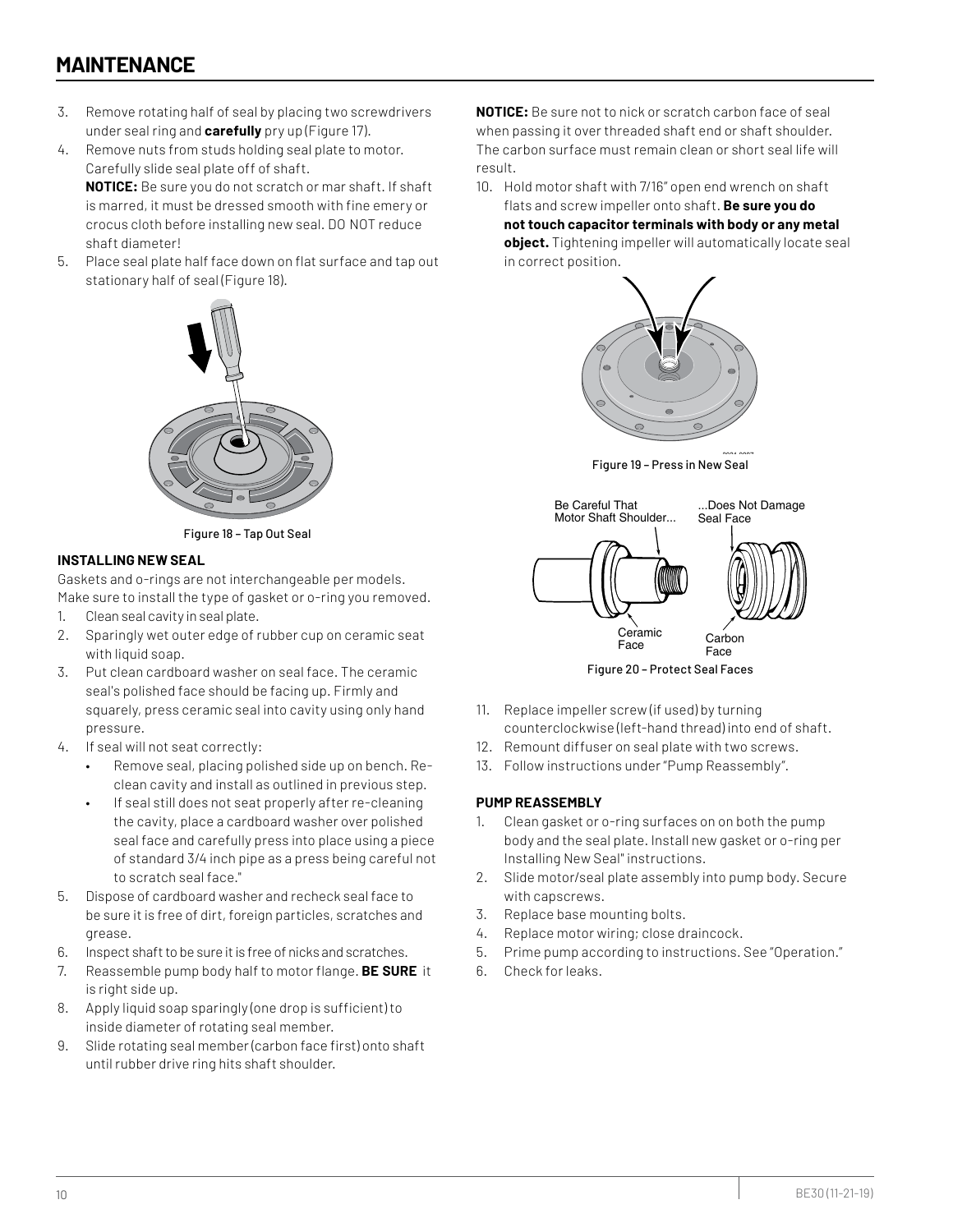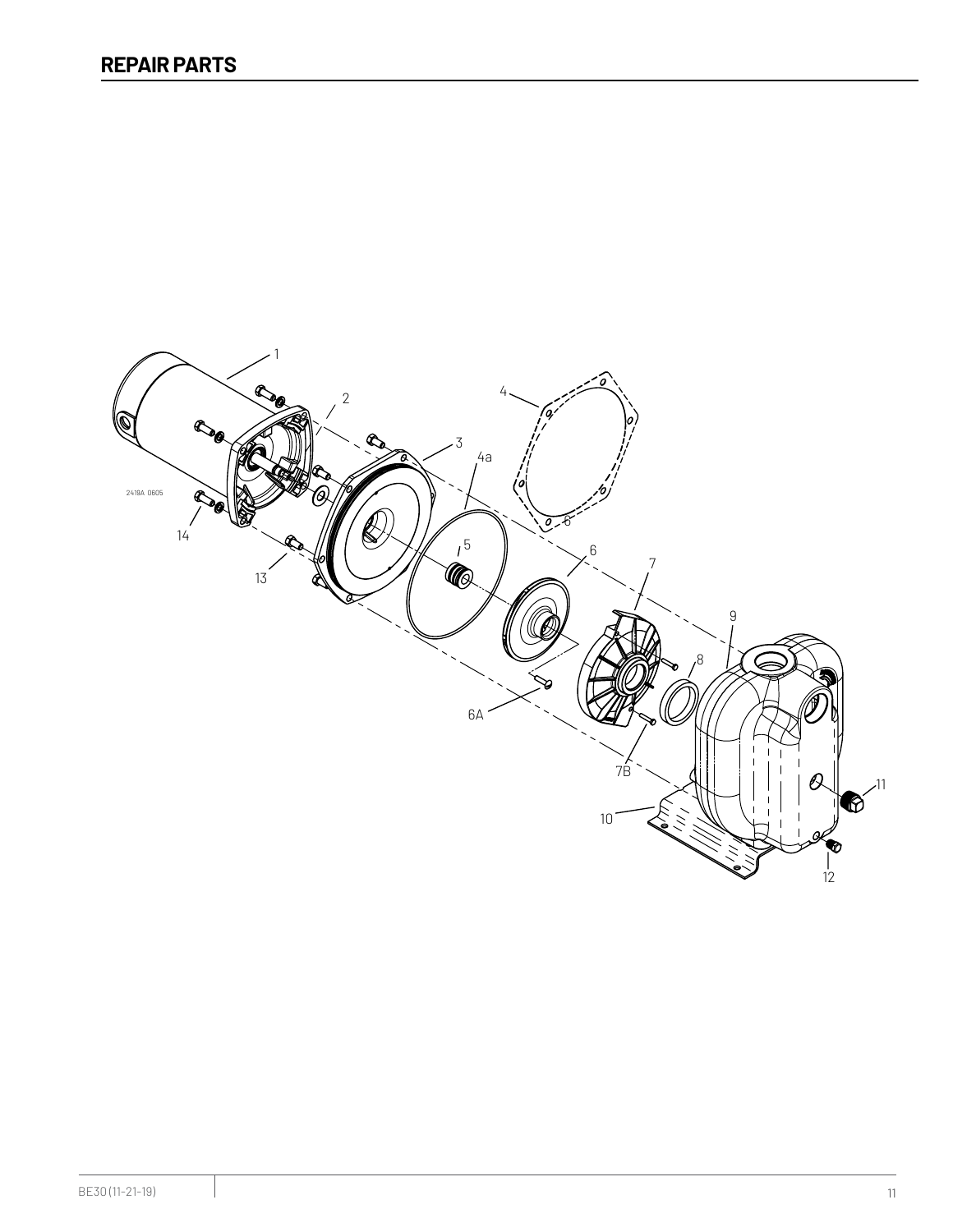# **REPAIR PARTS**

|                   |                                 |                |                         | <b>MODEL NUMBER</b> |                                  |
|-------------------|---------------------------------|----------------|-------------------------|---------------------|----------------------------------|
| Key<br>No.        | <b>Part Description</b>         | $LTH-1$<br>1HP | $LTH - 1$<br>$1-1.2$ HP | $LTH-2$<br>$2$ HP   | $LTH - 2\frac{1}{2}$<br>2-1/2 HP |
| 1                 | Motor, 115/230V, 1 Phase        | A100ELL        | A100FLL                 |                     |                                  |
| 1                 | Motor, 230V, 1 Phase            |                |                         | A100GSLL            | AE100G5LL                        |
| 1                 | Motor, 230/460V, 3 Phase        | AP100EL        | AP100FL                 | AP100GL             | AP100G5L                         |
| $\overline{2}$    | Water Slinger                   | 17351-0009     | 17351-0009              | 17351-0009          | 17351-0009                       |
| 3                 | Seal Plate                      | $C3-155$       | $C3-155$                | $C3-117$            | $C3-117$                         |
| 4                 | Gasket - Seal Plate             | C20-86         | C <sub>20</sub> -86     | C <sub>20</sub> -87 | C <sub>20</sub> -87              |
| 4A                | 0-Ring                          | 25276          | 25276                   | 34516               | 34516                            |
| 5                 | Shaft Seal                      | U109-6A        | U109-6A                 | U109-6A             | U109-6A                          |
| 6                 | Impeller                        | C105-92PKB     | C105-92PCB              | C105-214PDA         | C105-214PA                       |
| 6A                | Impeller Screw (1 Phase)        |                |                         | C30-14SS            | C30-14SS                         |
| 6A                | Impeller Screw (3 Phase)        | C30-14SS       | C30-14SS                | C30-14SS            | C30-14SS                         |
| 7                 | Diffuser                        | C101-276P      | C101-276P               | C101-182            | C101-182                         |
| 7В                | Screw 1/4-20 x1" Lg.(2)         | U30-696SS      | U30-696SS               |                     |                                  |
| 7B                | Machine screw 8-32x7/8" Lg. (2) |                |                         | U30-53SS            | U30-53SS                         |
| 8                 | Diffuser Ring                   | $C21-10$       | $C21-10$                | $C21-2$             | $C21-2$                          |
| 9                 | Pump Body Assembly              | C176-49B       | C176-49B                | C76-50              | C76-50                           |
| 10 <sup>10</sup>  | Base                            | $U4-5$         | $U4-5$                  | $U4-5$              | $U4-5$                           |
| 11                | Pipe Plug 3/4" NPT - Sq. Hd.    | U78-60ZPS      | U78-60ZPS               | U78-60ZPS           | U78-60ZPS                        |
| $12 \overline{ }$ | Plug 1/4" NPT Hex. Hd.          | U78-941ZPV     | U78-941ZPV              | U78-941ZPV          | U78-941ZPV                       |
| 13                | Capscrew 3/8-16x3/4" Lg(6)      | U30-72ZP       | U30-72ZP                |                     |                                  |
| 13                | Capscrew 5/16-18x3/4" Lg.(8)    |                |                         | U30-60ZP            | U30-60ZP                         |
| 14                | $3/8-16x1''$ Capscrew $(4)$     | U30-74ZP       | U30-74ZP                | U30-74ZP            | U30-74ZP**                       |
|                   | Lockwasher 3/8"(4)              | U43-12ZP       | U43-12ZP                |                     |                                  |
|                   | Lockwasher - 3/8"(2)            | U43-12ZP       | U43-12ZP                | U43-12ZP            | U43-12ZP                         |
|                   | Capscrew 3/8-16x5/8" Lg(2)      | U30-71ZP       | U30-71ZP                | U30-71ZP            | U30-71ZP                         |

• Not illustrated

\*\* Model LTH-21 ⁄2 uses 4 U30-104ZP Socket Head Capscrews.

NOTE: Quantity is one unless otherwise noted noted in parenthesis ( ).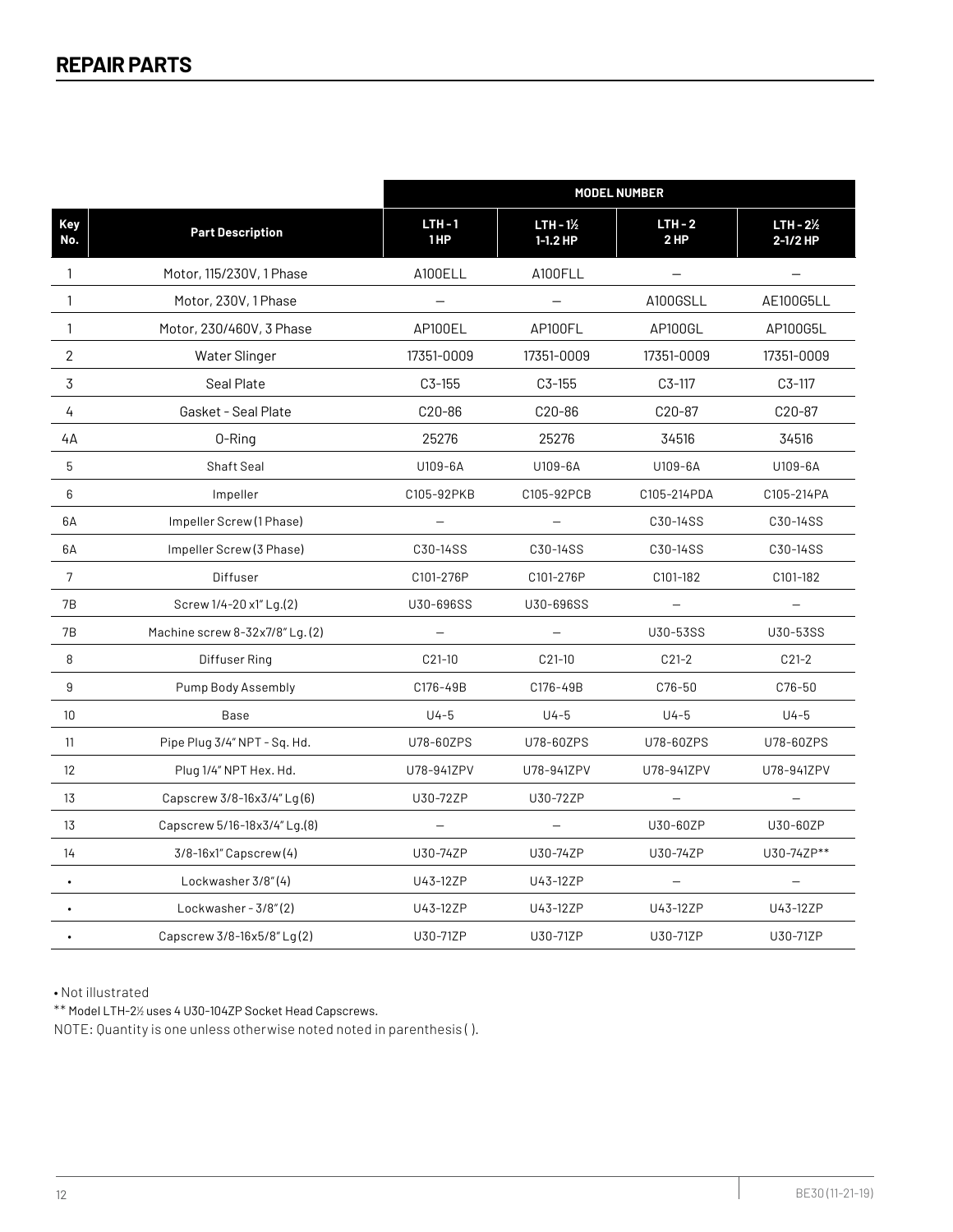# **TROUBLESHOOTING CHART**

| Symptom                                         | Possible Cause(S)                                                                                                                                                             | <b>Corrective Action</b>                                                                                                                                                                                                                                                                                                                                      |  |  |  |
|-------------------------------------------------|-------------------------------------------------------------------------------------------------------------------------------------------------------------------------------|---------------------------------------------------------------------------------------------------------------------------------------------------------------------------------------------------------------------------------------------------------------------------------------------------------------------------------------------------------------|--|--|--|
|                                                 | Disconnect switch is off                                                                                                                                                      | Be sure switch is on                                                                                                                                                                                                                                                                                                                                          |  |  |  |
|                                                 | Fuse is blown                                                                                                                                                                 | Replace fuse                                                                                                                                                                                                                                                                                                                                                  |  |  |  |
|                                                 | Starting switch is defective                                                                                                                                                  | Replace starting switch                                                                                                                                                                                                                                                                                                                                       |  |  |  |
| Motor will not run                              | Wires at motor are loose, disconnected, or<br>wired incorrectly                                                                                                               | Refer to instructions on wiring. Check and tighten all wiring.<br><b>A</b> WARNING Capacitor voltage may be hazardous.<br>To discharge capacitor, hold insulated handle screwdriver<br>BY THE HANDLE and short capacitor terminals together. Do<br>not touch metal screwdriver blade or capacitor terminals. If<br>in doubt, consult a qualified electrician. |  |  |  |
|                                                 | Motor is wired incorrectly                                                                                                                                                    | Refer to wiring instructions                                                                                                                                                                                                                                                                                                                                  |  |  |  |
| Motor runs hot and overload<br>kicks of f       | Voltage is too low                                                                                                                                                            | Check with power company. Install heavier wiring if wire size<br>is too small (See Electrical section of this manual)                                                                                                                                                                                                                                         |  |  |  |
| Motor runs but no water is<br>delivered         | Pump in new installation did not pick up prime<br>through:<br>1. Check prime before looking for other causes.<br>2. Improper priming<br>3. Air leaks<br>4. Leaking foot valve | In new installation:<br>1. Unscrew priming plug and make sure there is water in<br>pump case<br>2. Re-prime according to instructions<br>3. Check all connections on suction line<br>4. Replace foot valve                                                                                                                                                    |  |  |  |
|                                                 | Pump has lost prime through:<br>1. Check prime before looking for other causes.<br>2. Air leaks<br>3. Water level below suction of pump                                       | In installation already in use:<br>1. Unscrew priming plug and make sure there<br>is water in pump case<br>2. Check all connections on suction line and<br>shaft seal<br>3. Lower suction line into water and re-prime.<br>If receding water level in well exceeds<br>suction lift, a deep well pump is needed                                                |  |  |  |
|                                                 | Impeller is plugged                                                                                                                                                           | Clean impeller as per Cleaning/replacing Impeller<br>procedures.                                                                                                                                                                                                                                                                                              |  |  |  |
|                                                 | Check valve or foot valve is stuck in closed<br>position                                                                                                                      | Replace check valve or foot valve                                                                                                                                                                                                                                                                                                                             |  |  |  |
|                                                 | Pipes are frozen                                                                                                                                                              | Thaw pipes. Bury pipes below frost line. Heat pit or pump<br>house                                                                                                                                                                                                                                                                                            |  |  |  |
|                                                 | Foot valve and/or strainer are buried in sand or<br>mud                                                                                                                       | Raise foot valve and/or strainer above well bottom                                                                                                                                                                                                                                                                                                            |  |  |  |
|                                                 | Leaking foot valve is causing lose of priming                                                                                                                                 | Replace foot valve                                                                                                                                                                                                                                                                                                                                            |  |  |  |
| Pump does not deliver water<br>to full capacity | Water level in well is greater than 25 feet below<br>suction of pump                                                                                                          | A deep well jet pump may be needed                                                                                                                                                                                                                                                                                                                            |  |  |  |
|                                                 | Steel piping (if used) is corroded or limed,<br>causing excess friction                                                                                                       | Replace with plastic pipe where possible, otherwise with new<br>steel pipe                                                                                                                                                                                                                                                                                    |  |  |  |
|                                                 | Offset piping is too small in size                                                                                                                                            | Use larger offset piping                                                                                                                                                                                                                                                                                                                                      |  |  |  |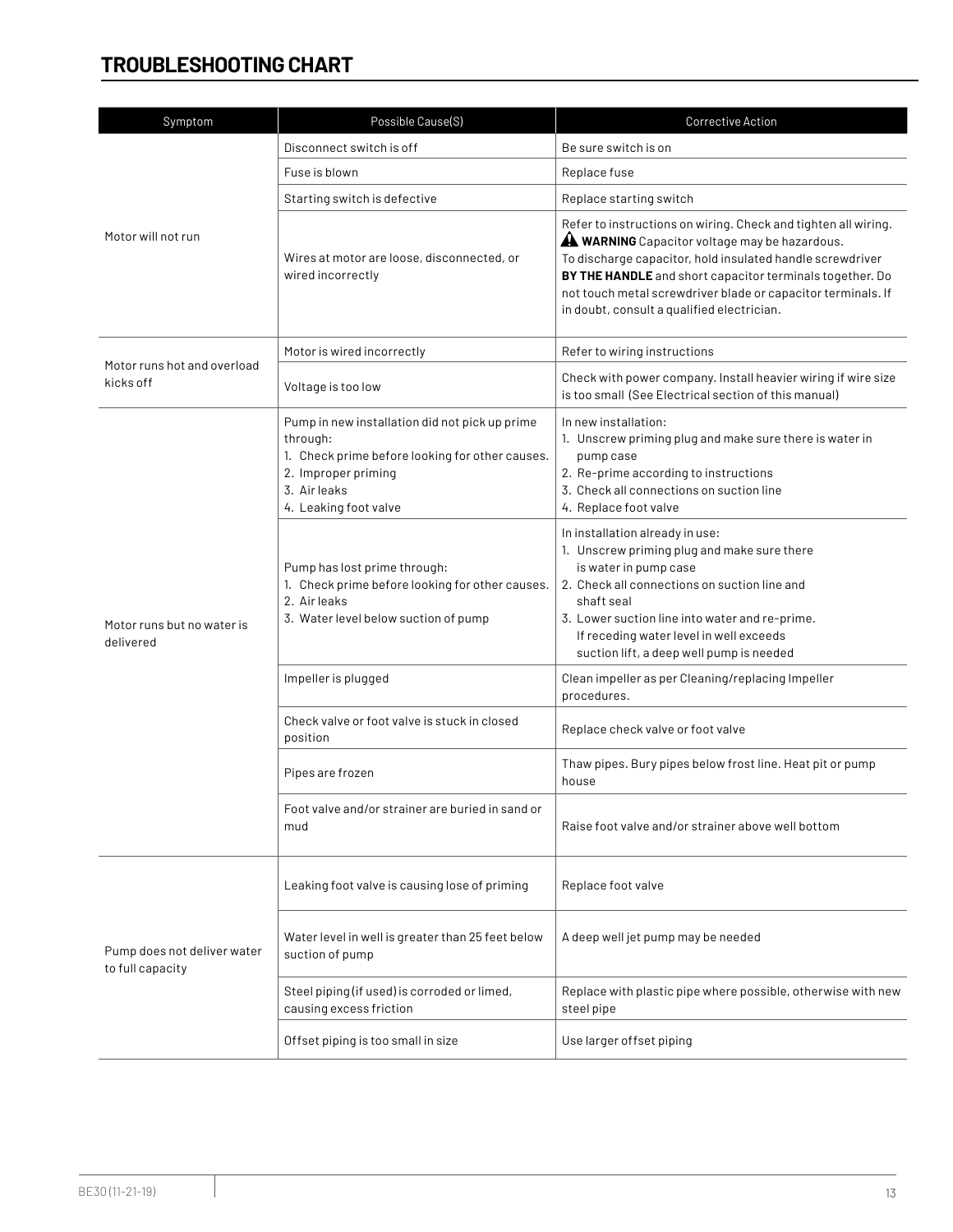# **This Page is Intentionally Left Blank**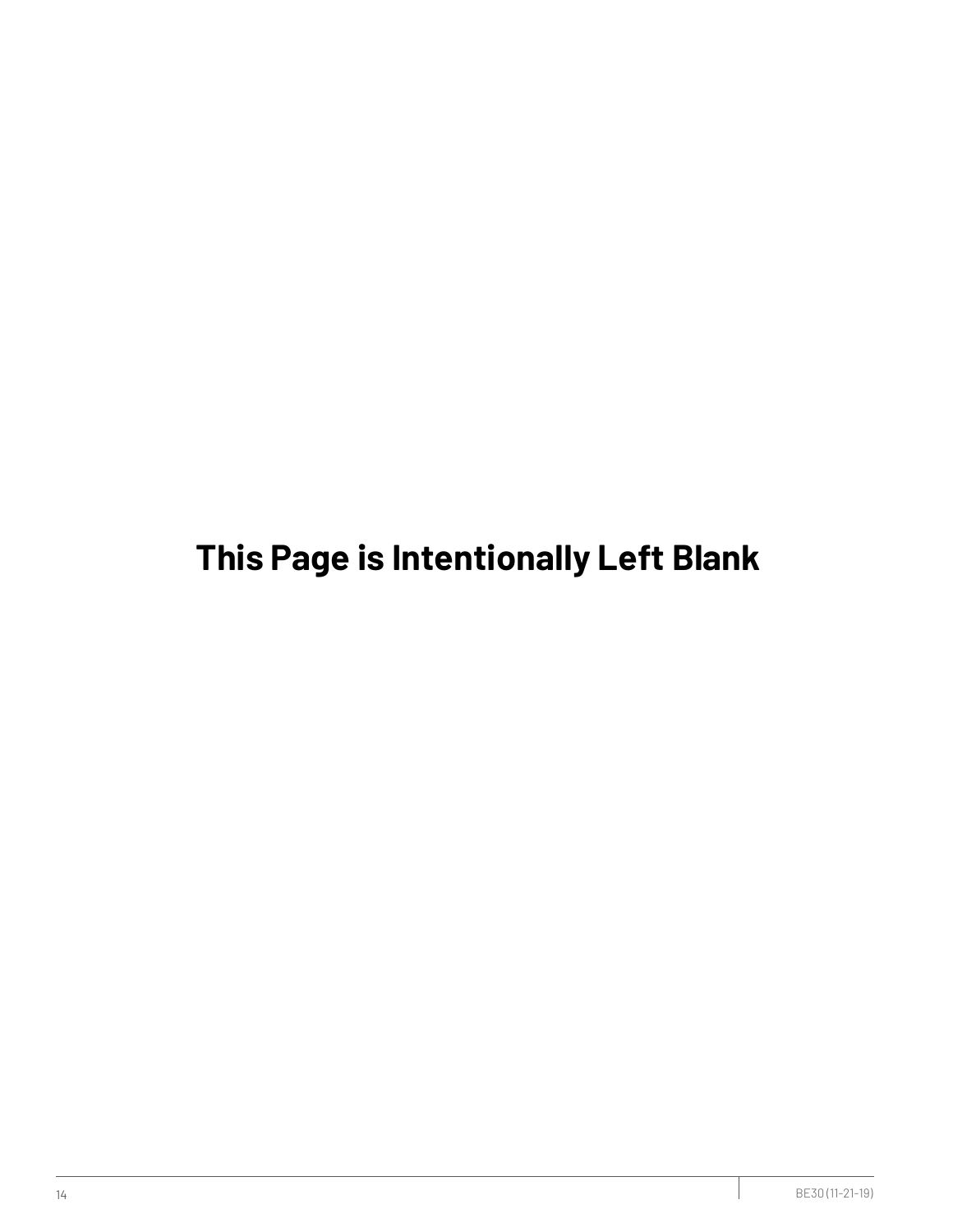## **WARRANTY**

BERKELEY warrants to the original consumer purchaser ("Purchaser" or "You") of the products listed below, that they will be free from defects in material and workmanship for the Warranty Period shown below.

| Product                                                                                                                                             | <b>Warranty Period</b>                                                                                            |
|-----------------------------------------------------------------------------------------------------------------------------------------------------|-------------------------------------------------------------------------------------------------------------------|
| Water Systems:                                                                                                                                      |                                                                                                                   |
| Water Systems Products - jet pumps, small centrifugal pumps,<br>submersible pumps and related accessories                                           | whichever occurs first:<br>12 months from date of original installation, or<br>18 months from date of manufacture |
| Pro-Source™ Composite Tanks                                                                                                                         | 5 years from date of original installation                                                                        |
| Pro-Source™ Steel Pressure Tanks                                                                                                                    | 5 years from date of original installation                                                                        |
| Pro-Source™ Epoxy-Lined Tanks                                                                                                                       | 3 years from date of original installation                                                                        |
| Sump/Sewage/Effluent Products                                                                                                                       | 12 months from date of original installation, or<br>18 months from date of manufacture                            |
| Agricultural/Commercial:                                                                                                                            |                                                                                                                   |
| Centrifugals - close-coupled motor drive, frame mount,<br>SAE mount, engine drive, VMS, SSCX, SSHM, solids handling,<br>submersible solids handling | 12 months from date of original installation, or<br>24 months from date of manufacture                            |
| Submersible Turbines, 6" diameter and larger                                                                                                        | 12 months from date of original installation, or<br>24 months from date of manufacture                            |

Our limited warranty will not apply to any product that, in our sole judgement, has been subject to negligence, misapplication, improper installation, or improper maintenance. Without limiting the foregoing, operating a three phase motor with single phase power through a phase converter will void the warranty. Note also that three phase motors must be protected by three-leg, ambient compensated, extra-quick trip overload relays of the recommended size or the warranty is void.

Your only remedy, and BERKELEY's only duty, is that BERKELEY repair or replace defective products (at BERKELEY's choice). You must pay all labor and shipping charges associated with this warranty and must request warranty service through the installing dealer as soon as a problem is discovered. No request for service will be accepted if received after the Warranty Period has expired. This warranty is not transferable.

BERKELEY SHALL NOT BE LIABLE FOR ANY CONSEQUENTIAL, INCIDENTAL, OR CONTINGENT DAMAGES WHATSOEVER. THE FOREGOING LIMITED WARRANTIES ARE EXCLUSIVE AND IN LIEU OF ALL OTHER EXPRESS AND IMPLIED WARRANTIES, INCLUDING BUT NOT LIMITED TO IMPLIED WARRANTIES OF MERCHANTABILITY AND FITNESS FOR A PARTICULAR PURPOSE. THE FOREGOING LIMITED WARRANTIES SHALL NOT EXTEND BEYOND THE DURATION PROVIDED HEREIN.

Some states do not allow the exclusion or limitation of incidental or consequential damages or limitations on the duration of an implied warranty, so the above limitations or exclusions may not apply to You. This warranty gives You specific legal rights and You may also have other rights which vary from state to state.

This Limited Warranty is effective June 1, 2011 and replaces all undated warranties and warranties dated before June 1, 2011.

In the U.S.: BERKELEY, 293 Wright St., Delavan, WI 53115 In Canada: 269 Trillium Dr., Kitchener, Ontario N2G 4W5